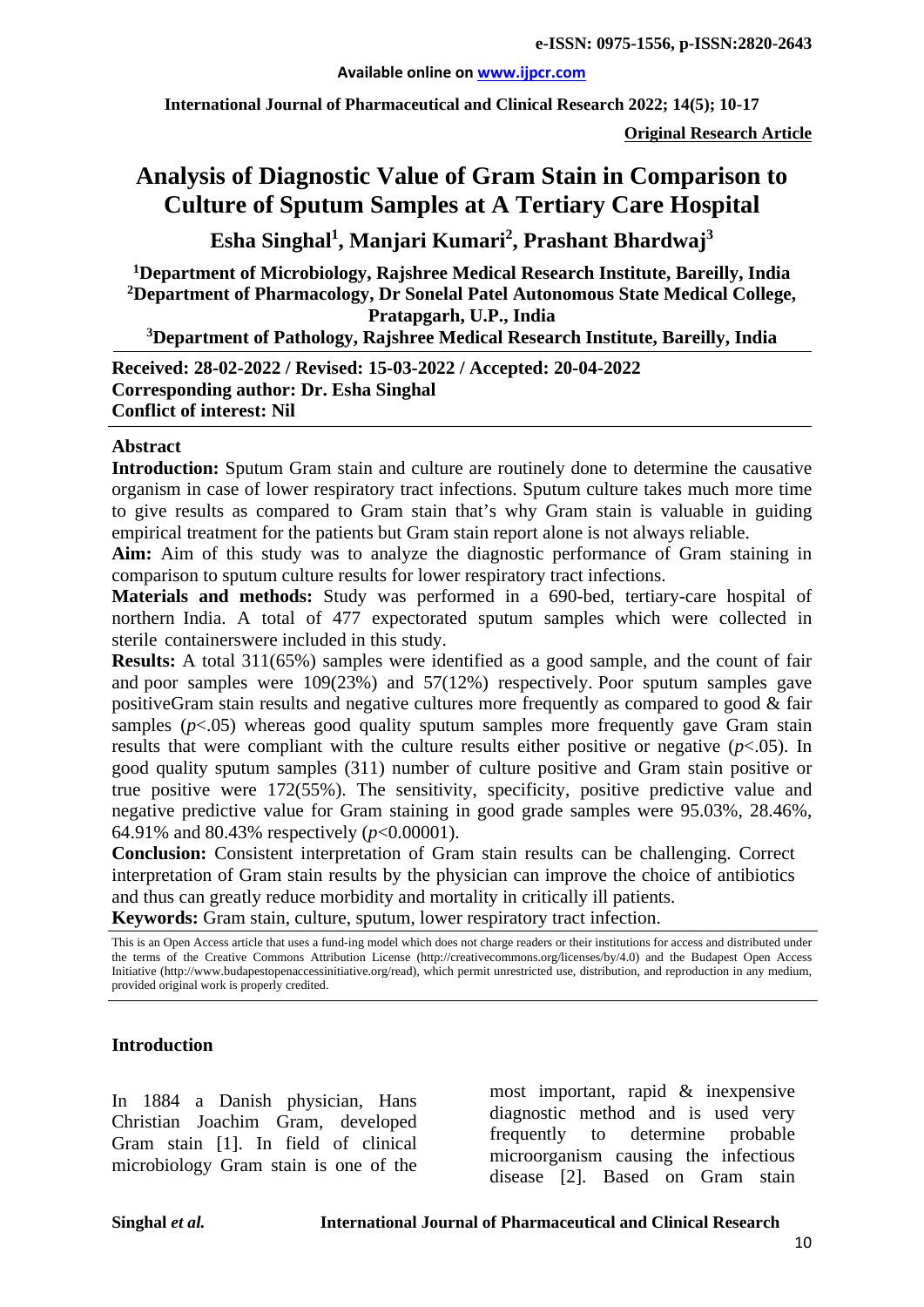bacteria can be gram-negative bacilli (GNB), gram-negative cocci (GNC), gram-positive bacilli (GPB), and grampositive cocci (GPC).

Sputum Gram stain and culture are routinely done to determine the causative organism in case of lower respiratory tract infections [3]. Sputum culture takes much more time to give results as compared to Gram stain, that's why Gram stain is valuable in guiding empirical treatment for the patient [4]. Gram stain is also used as an indicator of sputum specimen quality and acceptability for bacteriological culture. Bartlett devised a grading system for evaluating sputum samples based on the relative number of squamous epithelial cells and segmented neutrophils in Gram stains of sputum samples [5].

Gram stain report alone is not always reliable. Sputum sample can be contaminated by oropharyngeal flora as it passes through the mouth. When significant oropharyngeal contamination is seen in Gram stained sputum smears, a second sample representing lower respiratory tract should be collected [6]. Deeply expectorated sputum is considered as good quality specimen. It is also recommended to rinse the mouth with water and cough deeply early morning to provide sample [7]. Further problems are faced when Gram stain report is misinterpreted. Incorrectly interpreted Gram stains may adversely impact patient care [8-11]. Discordant Gram stain results are seen as following scenarios: positive Gram stain with negative culture (false positive Gram stain) and negative Gram stain with

positive culture result (false-negative Gram stain) [9-15].

Aim of this study was to analyze the diagnostic performance of Gram staining in comparison to sputum culture results for lower respiratory tract infections.

**Materials and Methods:** Study was performed in a 690-bed, tertiary-care hospital of northern India. A total of 477 expectorated sputum samples which were collected in sterile containers were included in this study between the years 2019-2020.

Smear was prepared for Gram staining from the purulent portion of sputum. Stained smear was examined microscopically under low power and oil immersion. Low power magnification was used to detect and quantitate squamous epithelial cells and WBC; however, microorganisms were observed under oil immersion. In Gram stain we noted presence of neutrophils, squamous epithelial cells and bacterial morphotypes (e.g., gram-positive cocci in pairs and clusters) semi- quantitated. Sputum specimens were graded "good" if they had 10 or fewer squamous epithelial cells per low-power field, "fair" with 11 to 19 squamous epithelial cells, and "poor" with more than 19 squamous epithelial cells and less than 10 WBC per low-power field, based on criteria described in table 1[16,17]. Sputum specimens with  $>19$ squamous epithelial cells and <10 WBC per low- power field were considered as "inadequate" and were not included in this study.

| <b>Specimen Grade</b> | <b>Squamous cell /LPF</b> | <b>Neutrophils/LPF</b> |  |
|-----------------------|---------------------------|------------------------|--|
| Good                  | $0 - 10$                  | NA(usually > 25)       |  |
| Fair                  | 11-19                     | NA(usually > 25)       |  |
| Poor                  | >19                       | >10                    |  |
| <b>Inadequate</b>     | >19                       |                        |  |

**Table 1: Criteria for grading the quality of sputum samples**

**Singhal** *et al.* **International Journal of Pharmaceutical and Clinical Research**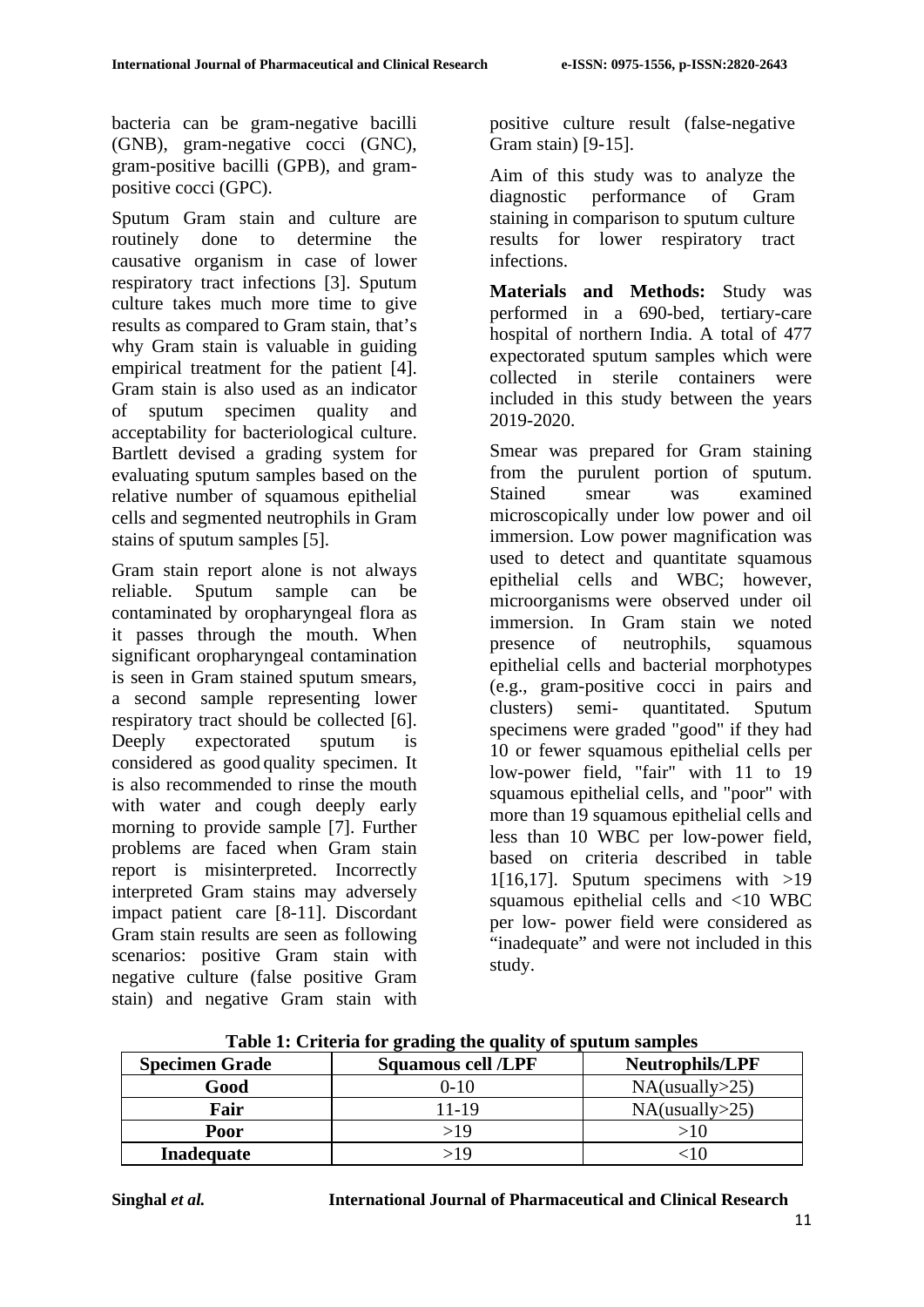Each specimen was inoculated on to blood agar, chocolate agar and MacConkey agar plates and incubated at 35-37°C for 48 hours. After culture organisms were identified by standard protocols and antibiotic susceptibility of recommended drugs according to CLSI guidelines was performed by Kirby Bauer disc diffusion method. Enterococcus, Viridians group streptococci, CoNS and Moraxella were considered as normal respiratory flora [18].

Samples which showed mixed growth on culture were considered as negative and only the ones with pure growth were considered as positive. Cultures with less than 5 colonies per plate of potential respiratory pathogens were counted as having only normal oral flora and were considered negative [19].

Results were considered discrepant if : (i) culture demonstrated moderate/many colonies of a particular organism but Gram stain was negative for an organism with same morphology/stain characteristics, or if (ii) Gram stain showed moderate/many bacteria but culture was negative for growth of that organism.

# **Results:**

During study period of one year from 2019-2020 a total 477 expectorated sputum samples were enrolled and were classified according to number of epithelial cells and neutrophils visualized onlow power field. (**Table-1**) A total 311(65%) samples were identified as a good samples, the count of fair and poor samples were 109(23%) and 57(12%) respectively. (**Figure-1**)

The findings of positive gram stain with negative culture were more frequently observed in poor sputum samples as compared to good & fair sputum samples (*p* <0.05) whereas result of Gram stain in good quality sputum samples were frequently concordant with the culture results  $(p<0.05)$ . A total 172(55%) good quality sputum samples were observed with culture positive and gram stain positive (true positive), whereas fraction of false negative or culture positive and Gram stain negative samples were minimum in good quality samples. The sensitivity, specificity, positive predictive value and negative predictive value for gram staining in good grade of samples were 95.03%, 28.46%, 64.91% and 80.43% respectively ( $p \le 0.00001$ ).

Percentage of culture negative and Gram stain positive or false positive were maximum in fair and poor grade samples. False negative samples were not identified in fair and poor grade samples. Due to this finding the sensitivity and negative predictive value in both grades of samples were 100%. The specificity and positive predictive value for Gram staining in fair grade samples was 3.08% and 41.12%and in poor grade samples was 4.65% and 25.45%.

The overall sensitivity, specificity, positive predictive value and negative predictive value of Gram staining was calculated in all three grades of 477 samples and was found to be 96.23%, 17.23%, 58.86% and 82.00% respectively (p value<0.00001). (table-2, table-3)

In this study potential respiratory pathogens that were isolated were *Pseudomonas aeruginosa, Klebsiella pneumoniae, Escherichia coli, Acinetobacter baumannii, Proteus* species and *Serratia marcessens* among the Gram negative bacilli and *Staphylococcus aureus*, Methicilline Resistant Staphylococcus aureus and *Streptococcus pneumoniae* among the Gram positive cocci.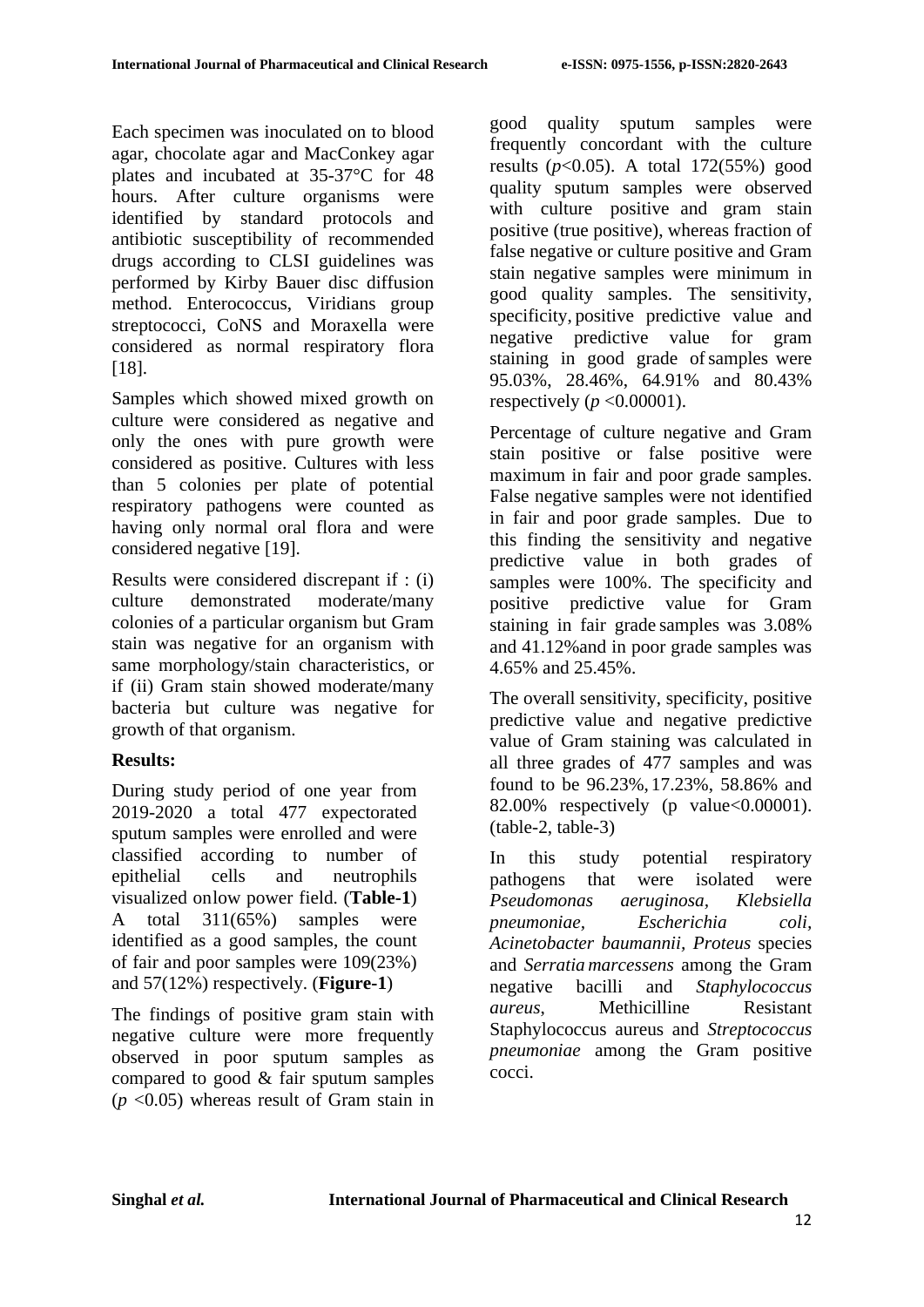



| Table 2: Comparison of sputum quality with Gram stain and culture results |  |  |  |  |
|---------------------------------------------------------------------------|--|--|--|--|
|---------------------------------------------------------------------------|--|--|--|--|

| Grade        | Culture $+,$ | $Culture -$ , | Culture $+,$ | <b>Culture</b><br>۰, | <b>Total</b>  |
|--------------|--------------|---------------|--------------|----------------------|---------------|
|              | Gram         | Gram          | Gram         | <b>Gram stain-</b>   | <b>Number</b> |
|              | $stain+$     | $stain+$      | stain-       |                      | (%)           |
| Good         | 172 (55%)    | 93 (30%)      | 9(3%)        | 37(12%)              | 311(65%)      |
| Fair         | 44 (40%)     | 63 (58%)      | $0(0\%)$     | 2(2%)                | 109(23%)      |
| Poor         | 14 (24.5%)   | 41 (72%)      | $0(0\%)$     | $2(3.5\%)$           | 57(12%)       |
| <b>Total</b> | 230 (48%)    | 197 (41%)     | $9(2\%)$     | 41 (9%)              | 477           |

## **Table 3: Statistical comparison of Gram stain and culture results**

| Grade        | Sensitivity | Specificity | Positive<br>predictive<br>value | Negative<br>predictive<br>value | Value     |
|--------------|-------------|-------------|---------------------------------|---------------------------------|-----------|
| Good         | 95.03%      | 28.46%      | 64.91%                          | 80.43%                          | p<0.00001 |
| Fair         | 100%        | 3.08%       | 41.12%                          | 100%                            |           |
| Poor         | 100%        | 4.65%       | 25.45%                          | 100%                            |           |
| <b>Total</b> | 96.23%      | 17.23%      | 53.86%                          | 82.00%                          | p<0.00001 |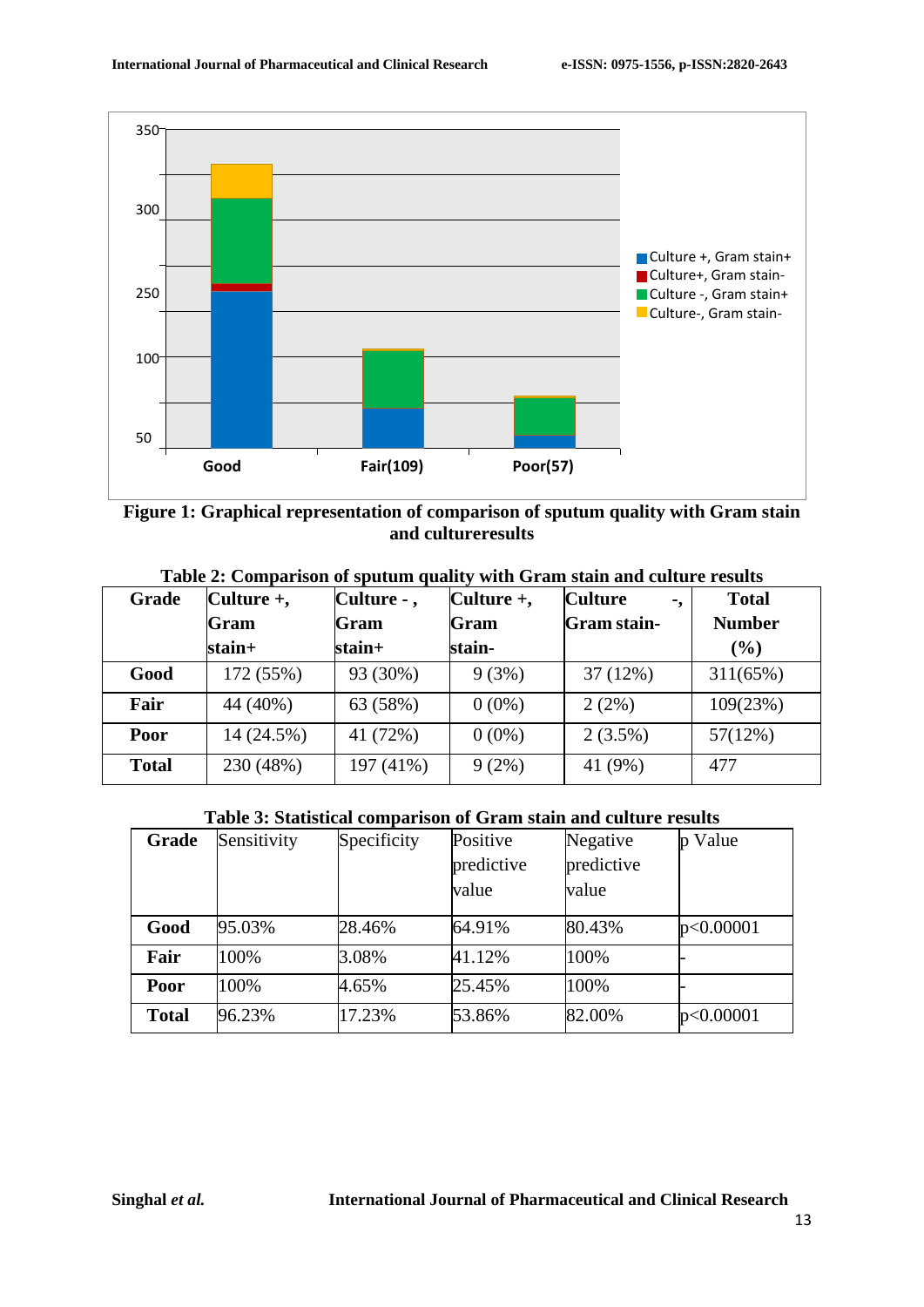### **Discussion**

A proper expectorated sputum sample is a prerequisite for obtaining relevant Gram stain and culture results [20-24]. For this patient needs to be instructed as to how to give a proper sputum sample. If the sputum sample is not of good quality then patient can be asked to give another sample. In case obtaining a second sample is not possible then clinician should use the results of poor sputum sample with caution for initiation of empirical therapy. Roson et al. concluded that a good quality sample could be highly specific for the diagnosis of S. pneumoniae pneumonia, and therefore useful in guiding pathogendirected antimicrobial therapy [25].

The majorities of discrepant results (41%) in this study were Gram stain positive and culture negative (false-positive). This may happen when organisms are fastidious, nonviable or an anaerobe.If the organism is overgrown by normal oral flora then also it might be missed while reading the culture plates. Another reason could be due to failure to reject specimens that were contaminated with oral flora. These smears were reported to have predominant Gramnegative bacilli, while culture growth demonstrated mixed flora with no predominant organism.

Gram stain negative and culture positive (false-negative) results were obtained in 2% samples. The probable cause for such results could be due to examination of inadequate number of fields, or due to not visually demarcating the area of smear on the slide which is to be observed or because of not being able to distinguish actual organisms from stain debris or background.

Errors in Gram stain report may also arise due to certain technical reasons [7, 10, 26- 28]. For example a thick smear might not be very specific because a gram- negative organism might appear as a gram-positive because of the under-decolorized smear

whereas a thin smear might be less sensitive because a Gram-positive organism might appear asa Gram-negative one because of the over-decolorization of smear. Such finding was also reported by Yunusa et al. [29]. Another reason for discrepancy in results of sputum Gram stain and culture is variations in morphologic features of bacteria in different environment. For example Staphylococci may be found as diplococci when it has been treated with antibiotics. Pneumococci does not always look lancet shaped and may even be arranged in clusters [30].

In this study Gram stain sensitivity and specificity for good quality sputum samples was 95% and 28% respectively while overall sensitivity and specificity was 96% and 17% for all types of samples. In a study done by Musher et al. sensitivity of Gram stain was found to be 80% for sputum samples that were adequate [31]. Reed and colleagues did a meta-analysis for evaluating the sputum Gram stain sensitivity and specificity in 1996. The results they obtained found the sensitivity range from 15 to 100% and specificity from 11 to 100% [32].

We can improve the Gram stain results by implementing some measures to address potential areas of concern. Laboratory staff should be educated and trained thoroughly on key aspects of smear preparation. For example they should be advised to demarcate the area of smear on the slide. Smears should just be thick enough so that newsprint is visible through the slide. Smears that appear to have inadequate material can be repeated. Also while reporting one should make sure that an adequate number of fields are examined. Another exercise that is suggested so as to reduce the error rates is double review of smears. Though there is no data available on the influence of double review of smears in clinical microbiology, but this approach in other fields has favorable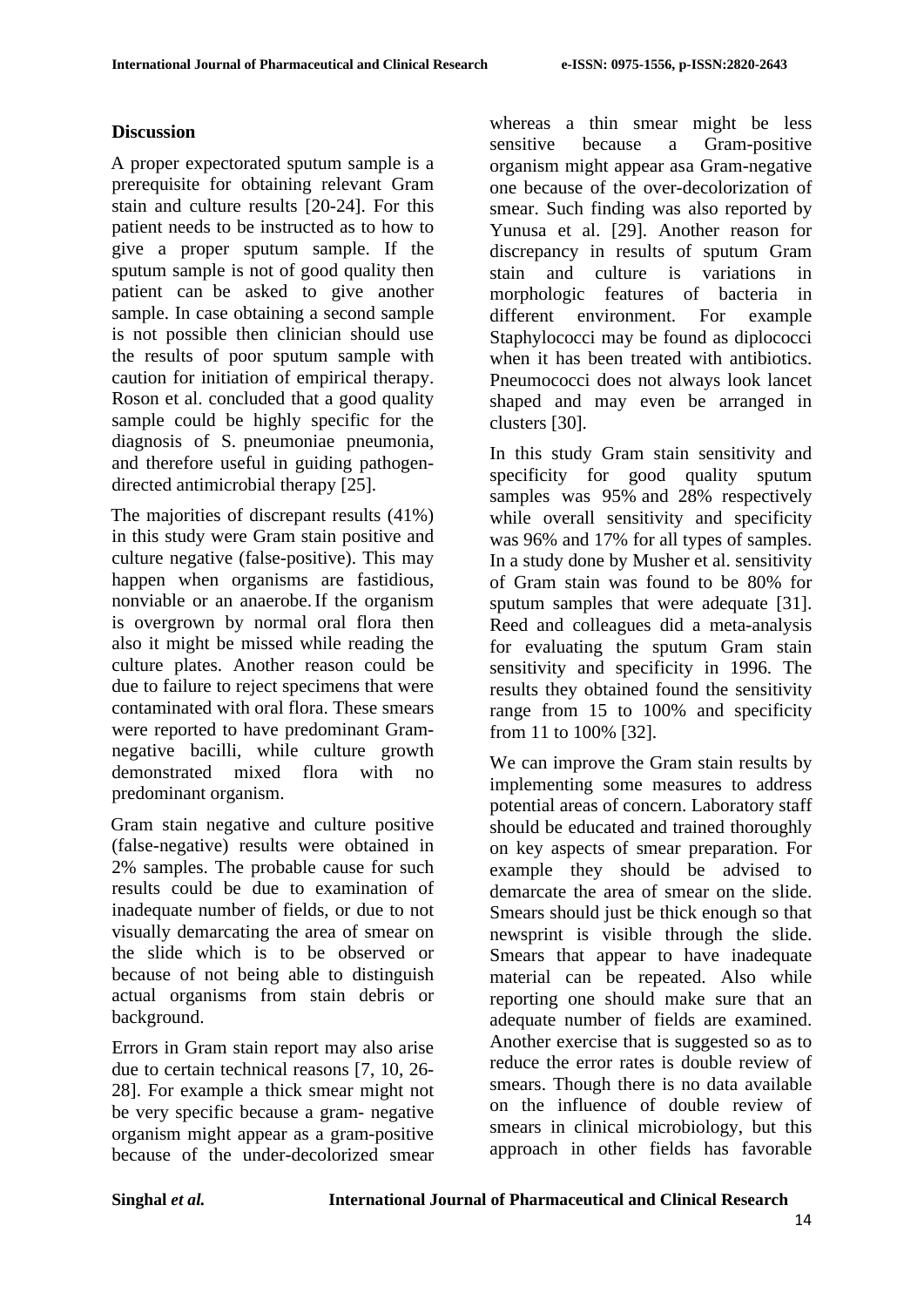outcome to a certain extent for example in surgical pathology and cytology [33,34]. It was observed by Meier et al. that by doing double review of slides from breast and prostate cases incidence of misinterpretations was markedly reduced [33]. Further steps like anaerobic testing whenever warranted will also reduce the proportion ofdiscrepant results.

Limitations of this study that need to be pointed out are, firstly the prior antibiotic usage was not taken into account so this might be one of the many reasons contributing to discrepant result due to nonviability of the pathogenic organism. Secondly we have not taken into account the samplesshowing mixed type of growth in culture or Gram stain. Thirdly only a single specimen type is taken into account in this study. For assessing the accurate Gram stain error rates different types of specimen need to be considered. Lastly we have not done anaerobic culture for Gram stain positive and culture negative samples to rule out discrepancy due to anaerobes. To address these issues further studies have to be carried out.

## **Conclusion:**

There is no doubt about the value of a rapid and non-invasive test that can reliably diagnose the etiologic cause of a disease. But consistent interpretation of Gram stain results can be challenging and if we do not know where we stand we cannot begin to improve. So this is just an initial steptoward establishing a benchmark for the incidence of errors during the performance of Gram stains and additional data may be required to establish acceptable ranges for Gram stain performance. Still this study can help clinicians understand the advantages and drawbacks of sputum Gram stain in initiating the empirical antibiotic therapy and of culture in further continuation or alteration of the therapy. Correct interpretation of Gram stain results by the physician can improve the choice of antibiotics and thus can greatly reduce morbidity and mortality in critically ill patients [35]. Also broad spectrum antibiotics will be prescribed less frequently, antibiotic resistance will decrease, since patients will be treated with fewer antibiotics they will have fewer undesirable side effects, and moreover it will be cost effective.

# **References:**

- 1. Gram C. Ueber die isolierte Farbung der Schizomyceten in Schmitt-und Trockenpraparaten. Fortschr Med. 1884;2:333-336.
- 2. Nagata K, Mino H, Yoshida S. Usefulness and limit of Gram staining smear examination. Rinsho Byori 2010; 58:490e7.
- 3. Murdoch DR, O'Brien KL, Scott JA, Karron RA, Bhat N, Driscoll AJ, et al. Breathing new life into pneumonia di- agnostics. J Clin Microbiol 2009; 47:3405e8.
- 4. Chapin K. Clinical microscopy. In: Murray PR, Baron EJ, Pfaller MA, et al, eds. Manual of Clinical Microbiology, 6th ed. Washington, DC: American Society for Microbiology; 1995:33- 51.
- 5. Koneman EW, Allen SD, Janda WM, Schrekenberger PC. Color Atlas and Text book of Diagnostic Microbiology; 6th edn. Philadelphia: JB Lippencott; 2006.
- 6. Howard H Mizrachiand Paul N. Valenstein1,2. 1987 Randomized Trial Interpreting Sputum Quality in a Clinical Laboratory. J. Clin. Microbiol. Vol 25. No.12.
- 7. Flournoy DJ. Microbiology: interpreting the sputum Gram stain report. Lab Med 1998;29:763-8.
- 8. Nagendra S, Bourbeau P, Brecher S, Dunne M, LaRocco M, Doern G. Sampling variability in the microbiological evaluation of expectorated sputa and endotracheal aspirates. J Clin Microbiol 2001:39:2344–2347.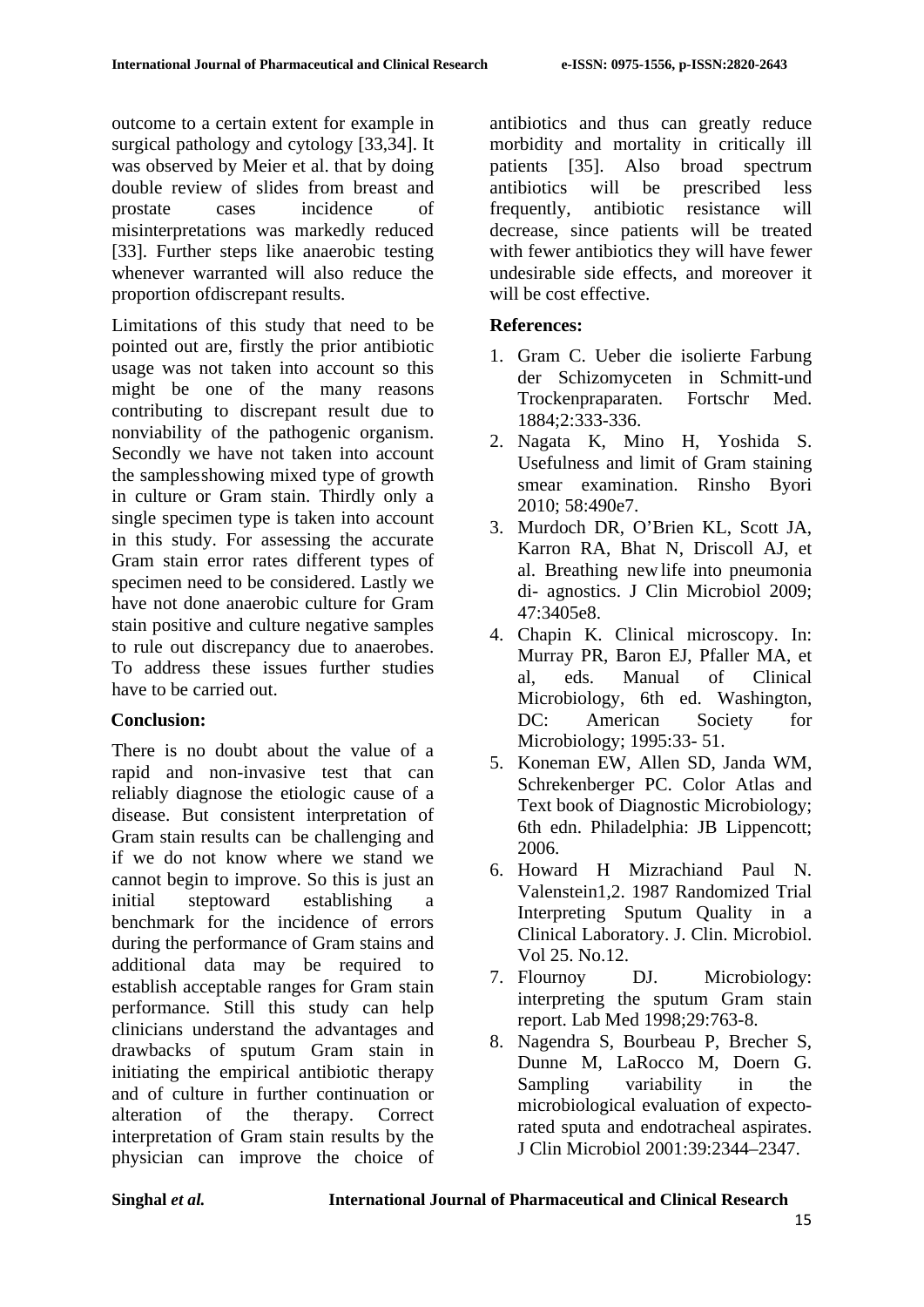- 9. Munson E, Block T, Basile J, Hryciuk JE, Schell RF. 2007. Mechanisms to assess Gram stain interpretation proficiency of technologists at satellite laboratories. J Clin Microbiol 45:3754–3758.
- 10. Rand KH, Tillan M. Errors in interpretation of Gram stains from positive blood cultures. Am J Clin Pathol 2006; 126:686e90.
- 11. Church DL, Don-Joe C, Unger B. Effects of restructuring on the performance of microbiology laboratories in Alberta. Arch Pathol Lab Med 2000:124:357–361.
- 12. Mangels JI, Cox ME, Lindberg LH. 1984. Methanol fixation. An alternative to heat fixation of smears before staining. Diagn Microbiol Infect Dis 2:129 –137.
- 13. Plebani M, Sciacovelli L, Aita A, Padoan A, Chiozza ML. 2014. Quality indicators to detect pre-analytical errors in laboratory testing. Clin Chim Acta 432:44 – 48.
- 14. Sciacovelli L, O'Kane M, Skaik YA, Caciagli P, Pellegrini C, Da Rin G, Ivanov A, Ghys T, Plebani M, IFCC WG-EPS. 2011. Quality indicators in laboratory medicine: from theory to practice. Preliminary data from the IFCC Working Group Project "Laboratory Errors and Patient Safety." Clin Chem Lab Med 49:835– 844.
- 15. Plebani M, Astion ML, Barth JH, Chen W, de Oliveira Galoro CA, Escuer MI, Ivanov A, Miller WG, Petinos P, Sciacovelli L, Shcolnik W, Simundic AM, Sumarac Z. 2014. Harmonization of quality indicators in laboratory medicine. A preliminary consensus. Clin ChemLab Med 52: 951–958.
- 16. Murray PR, Washington JA. Microscopic and bacterio- logic analysis of expectorated sputum. Mayo Clinic Proc. 1975; 50:339-344.
- 17. Joseph R Lentino and David A. Lucks. 1987 Nonvalue of sputum culture in

the management of lower respiratory tract infections. J. Clin. Microbiol. Vol 25. No 5.

- 18. Flournoy DJ, Huycke MM. Value of poor sputum specimens for routine bacterial culture. Clin Lab Sci. 1994; 7:358-36.
- 19. Lentino JR, Lucks DA. Nonvalue of sputum culture in the management of lower respiratory tract infections. / Clin Microbiol. 1987; 25:758-762.
- 20. Musher DM. Gram stain and culture of sputum to diagnose bacterial pneumonia. / Infect Dis. 1985; 152:1096.
- 21. Geckler RW, Gremillion DH, McAllister CK, et al. Microscopic and bacteriological comparison of paired sputa and transtracheal aspirates. / Clin Microbiol. 1977; 6:396-39.
- 22. Heineman HS, Chawla JK, Lofton WM. Misinformation from sputum culture without microscopic examination. / Clin Microbiol. 1977; 6:518-527.
- 23. Heineman HS, Radano RR. Acceptability and cost savings of selective sputum microbiology in a community teaching hospital. / Clin Microbiol. 1979; 10:567-573.
- 24. Roson B, Carratala J, Verdaguer R et al: Prospective study of the usefulness of sputum Gram stain in the initial approach to community-acquired pneumonia requiring hospitalization. Clin Infect Dis, 2000;  $31: 869 - 74.$
- 25. Samuel LP, Balada-Llasat JM, Harrington A, Cavagnolo R. Multicenter assessment of Gram stain error rates. J Clin Microbiol 2016; 54:1442e7.
- 26. Becerra SC, Roy DC, Sanchez CJ, Christy RJ, Burmeister DM. An optimized staining technique for the detection of Gram positive and Gramnegative bacteria within tissue. BMC ResNotes 2016; 9:216.
- 27. Johnson MJ, Thatcher E, Cox ME.